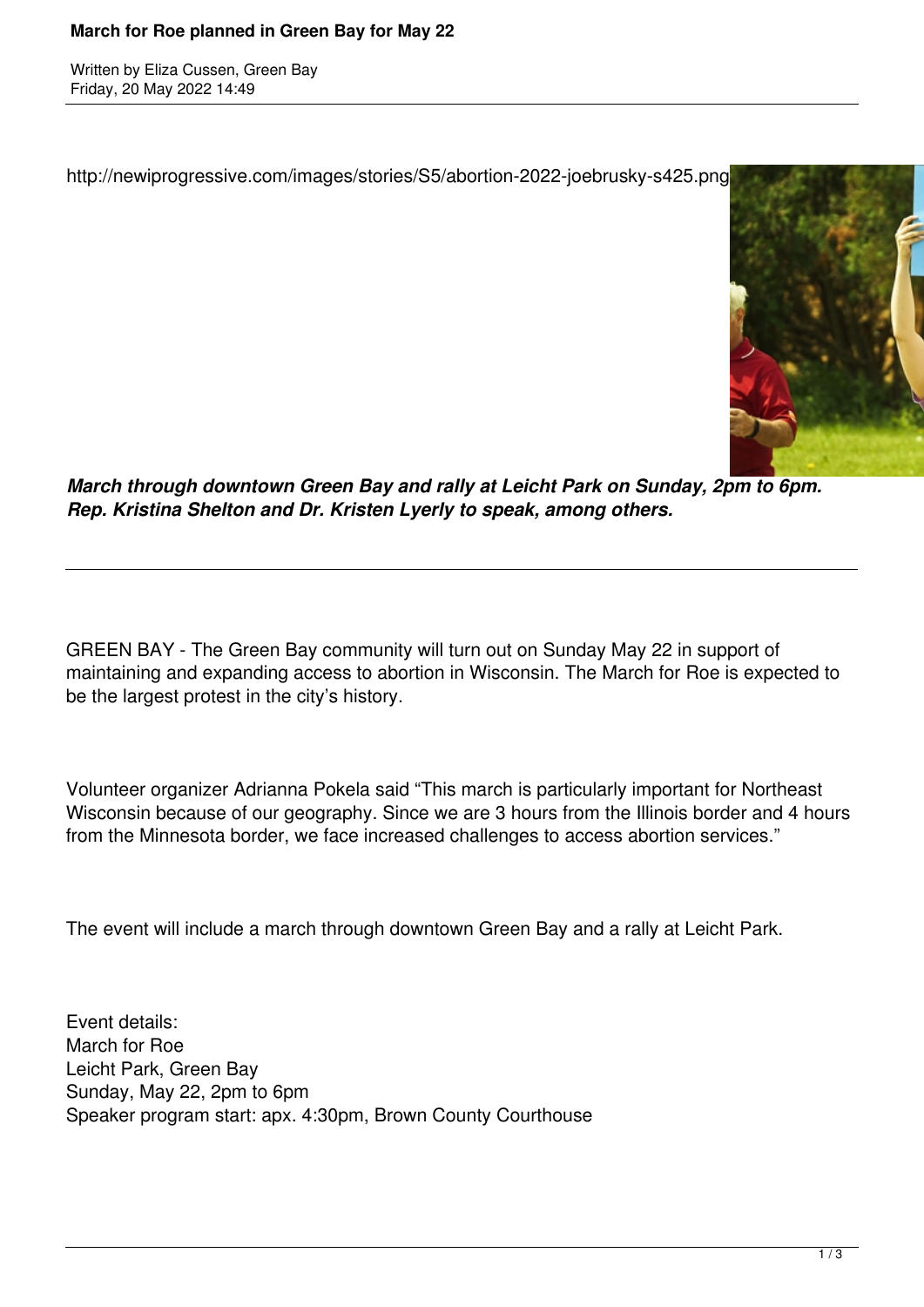## **March for Roe planned in Green Bay for May 22**

Written by Eliza Cussen, Green Bay Friday, 20 May 2022 14:49

March Route:

The march will begin at Leicht Memorial Park at about 3pm, we will go from Leicht Memorial Park to the City Deckdeck where we will walk until we hit Doty Street where we will take a left and go straight until we hit the Brown County Courthouse where the speeches will then commence.



Confirmed Speakers:

Wisconsin State Assembly Representative Kristina Shelton

Dr. Kristen Lyerly, OB-GYN

Attorney Andrea Gage-Michaels

Tanya Ditzman, Planned Parenthood Green Bay Health Center Manager

Adrianna Pokela, Women's Rights Green Bay